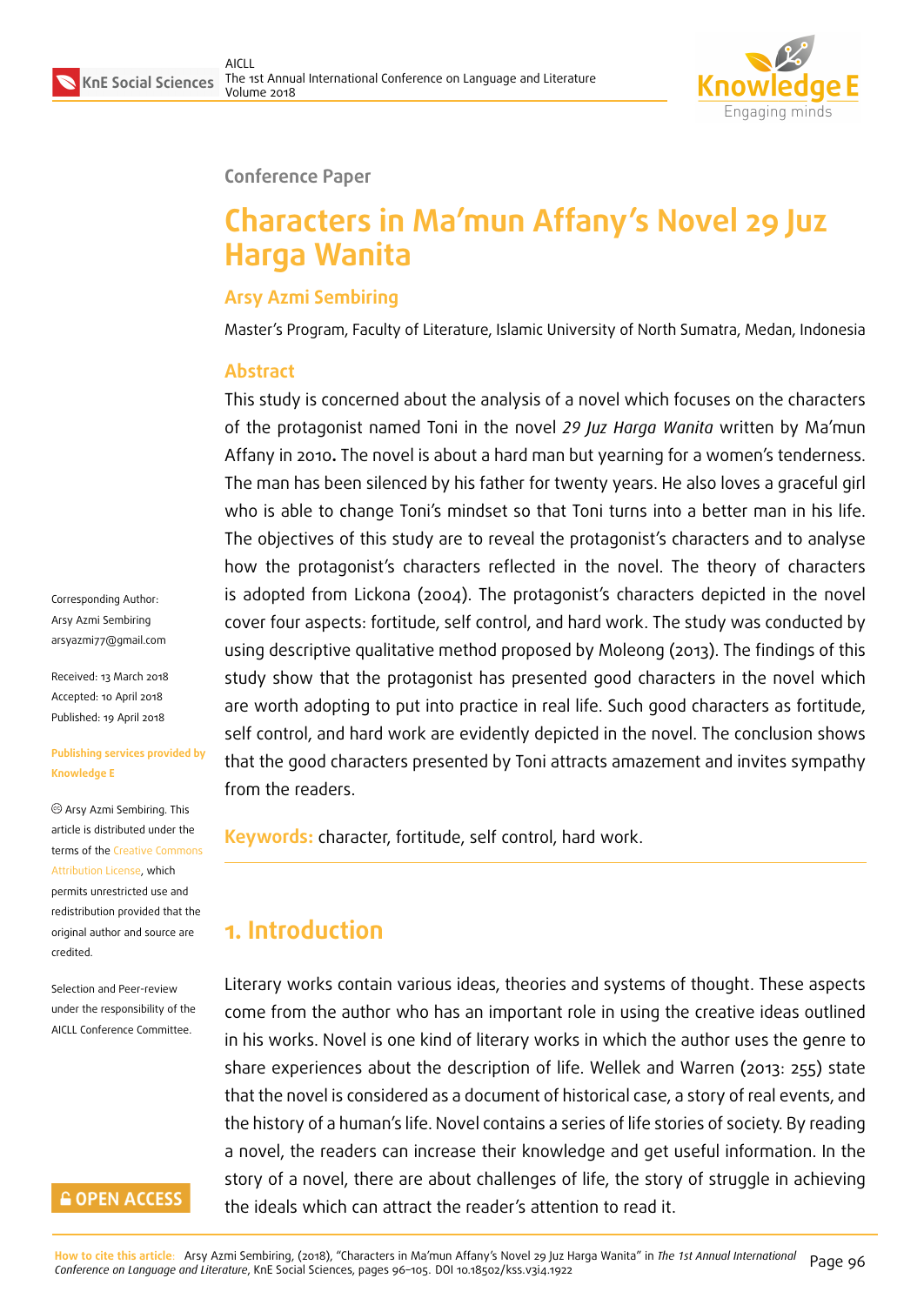



Character is an important element in literary works. In the novel, the character is created by the author to convey his ideas and feelings about something that happens in this world. When reading a novel it will show up feelings and see the story about the life of every character in the novel. The author writes a novel not only to induce feelings of pleasure to the readers but also to convey a message about the events and actions of the characters in the novel. The author describes that everyone has differences in character such as patience, loyalty, bad temper, patriotism, heroism, sense of belonging, sense of humour, and the like.

The novel entitled *29 Juz Harga Wanita* by Ma'mun Affany contains the story of a journey of life of a young man in reaching his dreams. He is known as a writer of Islamic nuanced romances with a strong romanticism. Ma'mun Affany was born in Tegal  $21<sup>st</sup>$  September 1986. This young writer is not much highlighted in print media or mainstream online media but his novel has circulated nearly 40,000 copies in the hands of the readers. This novel is adopted as the main sources of data in this study which focuses the analysis on the protagonist's characters. The protagonist of the novel named Toni is a person who plays in the first part. The protagonist character is considered as a hero in the story. Generally, the protagonist reflects good characters so that many readers take the protagonist as the idol in the story. Because the protagonist reflects good behaviour and presents responsibility, the readers generally considers him as a hero and they even learn and try to imitate the way how the protagonist behaves in life.

Affany's novel *29 Juz Harga Wanita* is selected because it conveys a story which vividly portrays very interesting characters of the protagonist. The protagonist's characters reflected in the novel are fortitude, self control and hard work. This is the reason why this novel is chosen as the main source of data in this study.

### **2. Literature Review**

As the topic of this study is concerned about character, the theory of character is worth describing in this section. Character is one of the most important elements in literature. Character holds the main role in any kind of literature such as novel, drama, tale, and poem. In literature, the characters are not only in the form of human beings, but also in the form of animals. Characters as the person that presented in the literary work, that their appearance is interpreted by the reader as being endowed with desires, motivation, and emotional qualities that are expressed in their appearance is interpreted by the reader as being endowed with desires, motivation and emotional qualities that are expressed in their saying and action in the story. On the other word,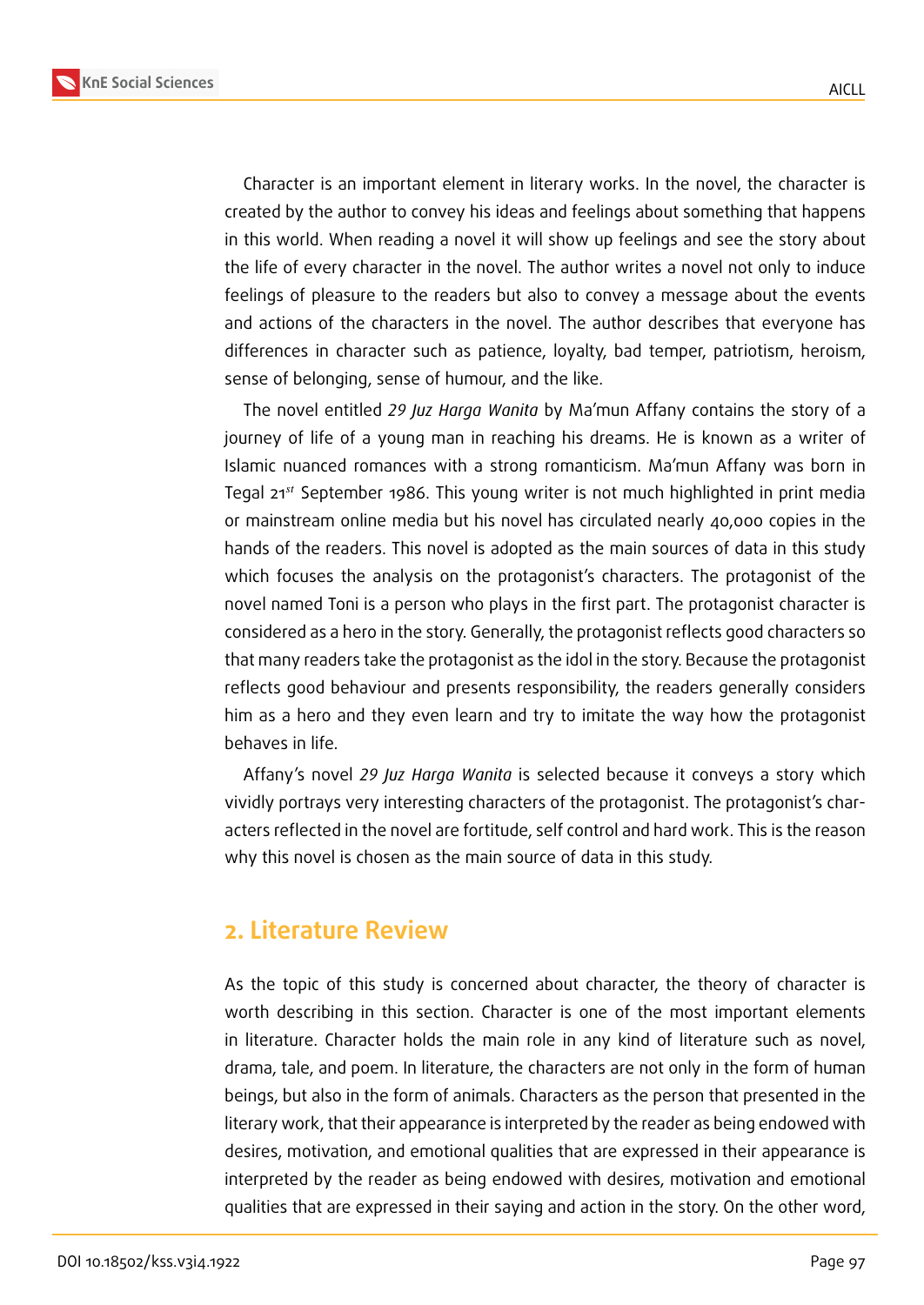

character in the fiction work is the representative and the description of personal qualities in the real life. Therefore, although the character in a literary work is fictitious, it represents the behaviour of a community in real life.

The term character is defined as a reliable inner disposition to respond to situations in a morally good way (Lickona, 1991: 51). He further conceives that character has three interrelated parts: moral knowing, moral feeling, and moral behaviour. A good character includes knowledge of goodness, and cause commitment (intention) of goodness, and finally actually doing goodness. In other words, character refers to a set of knowledge (cognitive), attitudes, motivations, behaviour, and skills. From the above description it is understood that character is the value of universal human behaviour that covers all human activities, in order to relate with God, with himself, with others, as well as with the environment, which manifests itself in the mind, attitudes, feelings, words, and actions based on religious norms, laws, manners, culture, and customs.

Lickona (2004: 8) states that there are ten essential virtues which are most important for strong character. The ten essential virtues are: wisdom, justice, fortitude, self-control, love, positive attitude, hard work, integrity, gratitude, and humility. Thus, character does not only teach what is right and what is wrong to the person but rather it is the reflection of his personality covering the way he behave, speak, and interact with other people.

#### **2.1. Fortitude**

Lickona (2004: 8) states that fortitude enables us to do what is right in the face of difficulty. The right decision in life is often the hard one. One high school's motto says: "Do the hard right instead of the easy wrong." A familiar maxim says, "When the going gets tough, the tough get going." Fortitude is the inner toughness that enables us to overcome or withstand hardship, defeats, inconvenience, and pain. Courage, resilience, patience, perseverance, endurance, and a healthy self confidence are all aspects of fortitude. Many people are frustrated because they are unprepared to deal with life's inevitable disappointments. We need to teach students to develop their character more through sufferings than through successes, that setbacks can make someone stronger if he does not give up until he reaches the success.

### **2.2. Self control**

Lickona (2004: 9) states that self-control is the ability to govern ourselves. It enables us to control our temper, regulate our sensual appetites and passions, and pursue even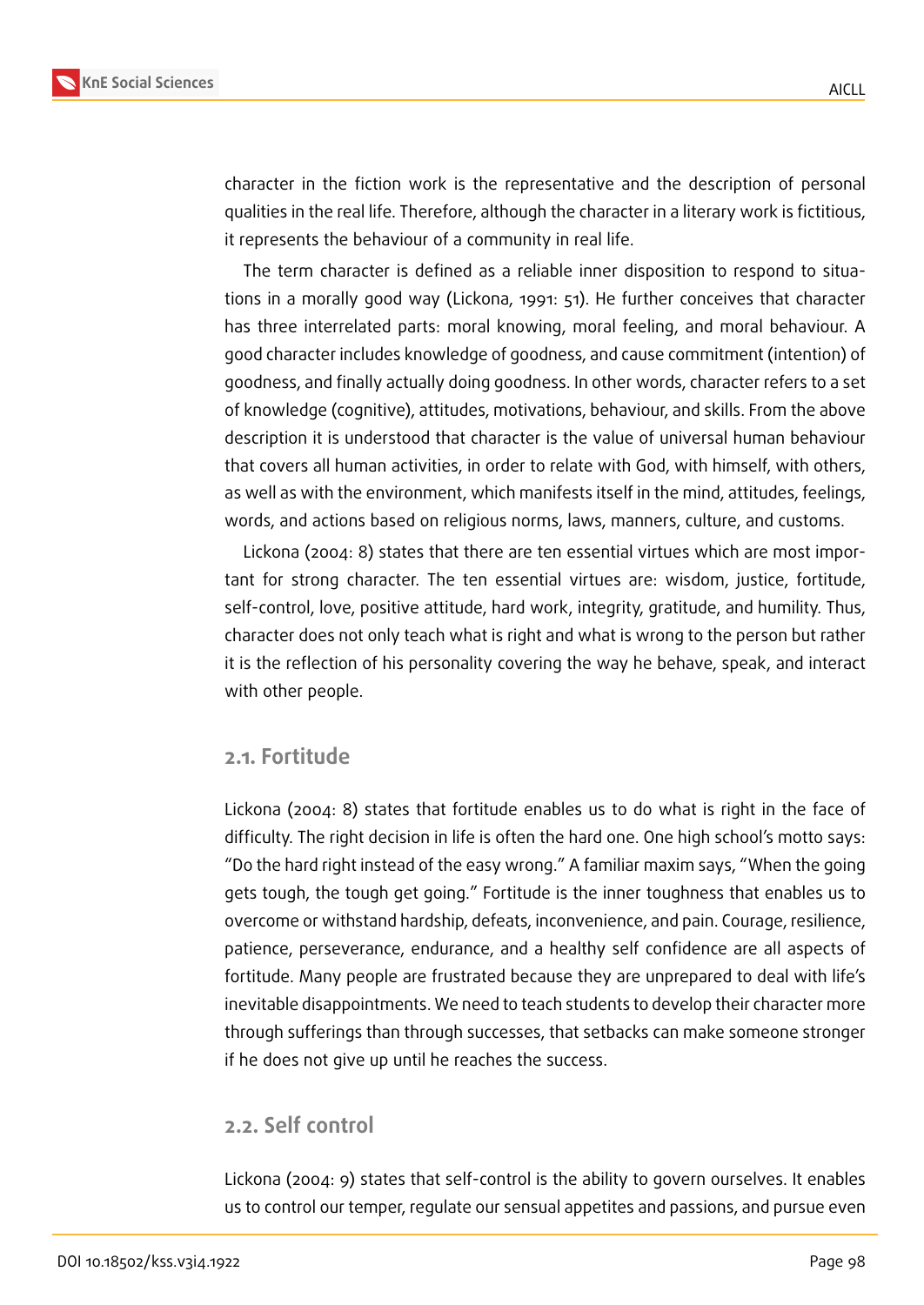legitimate pleasures in moderation. It is the power to resist temptation, to wait, and to delay gratification in the pursuit of higher and distant goals. An old saying recognizes the importance of self-control in the moral life: "Either we rule our desires, or our desires rule us." Reckless, self-destructive, and criminal behaviours flourish in the absence of self-control.

### **2.3. Hard work**

Lickona (2004: 10) states that there is no substitute in life for hard work. "I challenge you," says the great basketball coach John Wooden, "to show me one single solitary individual who achieved his or her own personal greatness without lots of hard work." Hard work includes the virtues of initiative, diligence, goal-setting, and resourcefulness.

## **3. Research Method**

This study used descriptive qualitative research. Moleong (2013) defines that qualitative research is a research procedure in which the data are in the form of word description, written or oral, from people and their behaviour that are being observed. Qualitative research is used to explain and understand holistically a phenomenon, usually human and their behaviour and describes it in the form of word description. In this study the protagonist's characters depicted in the novel entitled *29 Juz Harga Wanita* are analyzed by using qualitative descriptive research. Thus, the main source of data was derived from the above mentioned novel. There are some steps which were used to collect the data such as reading and understanding the novel, classifying the data into related points including in the research problem of this research, conducting survey towards paragraph and dialogues in the novel, and choosing the data dealing with the problem identification. The procedures taken in the analysis are identifying the data which refers to the protagonist's characters, classifying the obtained data based on the research problem, analyzing the obtained data about the protagonist's characters based on the theory adopted.

### **4. Discussion**

This chapter contains the analysis of the characters in the novel entitled *29 Juz Harga Wanita* written by Ma'mun Affany which tells about the journey of the heart of a simple man named Toni Saputra. He cannot continue his higher education because after he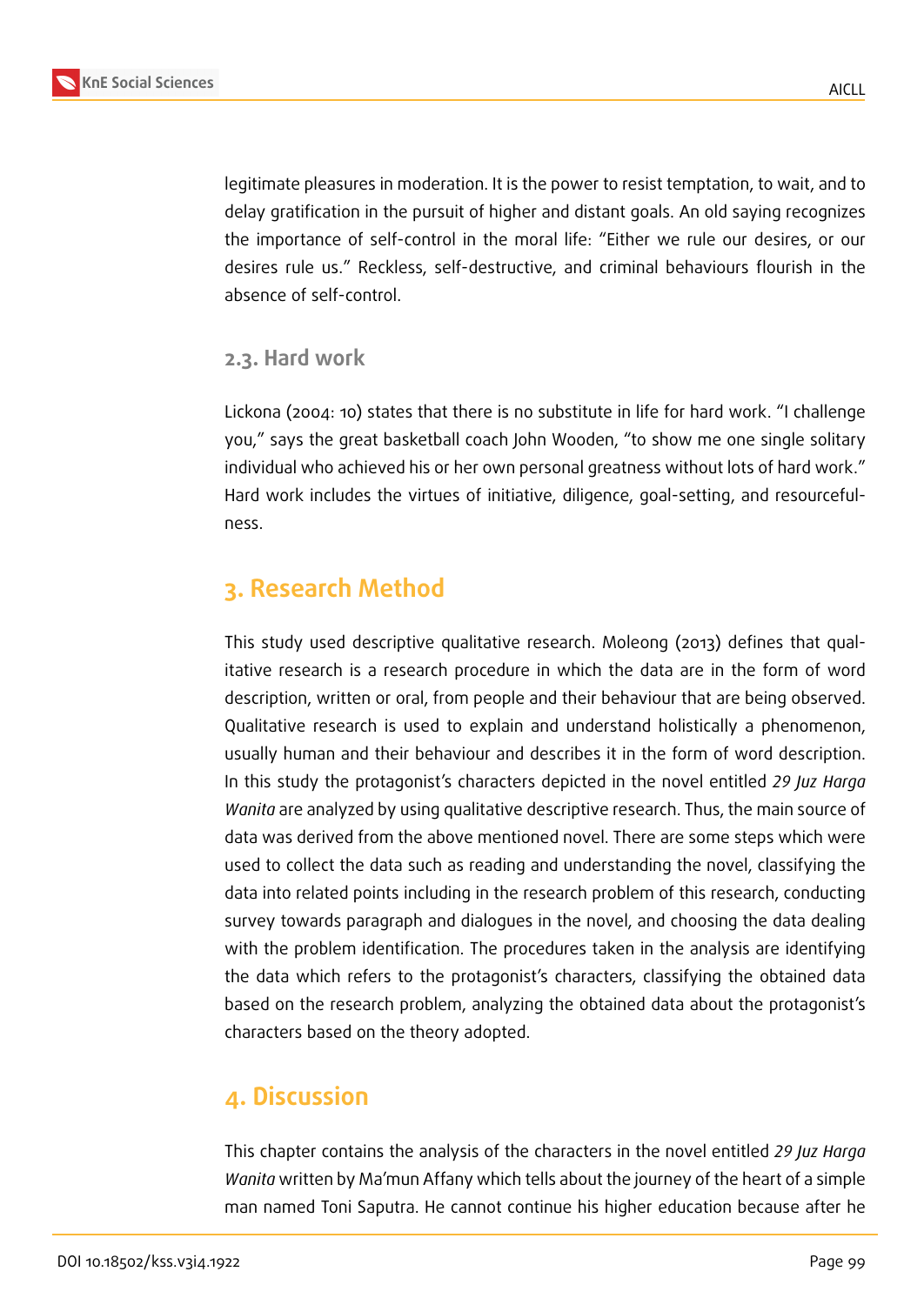**KnE Social Sciences**



has completed his high school he works as labourer in a construction company. From his childhood, he lives with his father and he does not know his mother because she passes away at the time of his birth. He only knows his mother's name Halimahtus Sa'diyah. He has never felt the warm embrace of his mother whereas his father does not take much care of him and even he gets rude education from his own father. His fortitude encourages himself to be a patient man in his daily life. He must control his emotions in facing his temperamental father and other problems in his life. As he grows up, he falls in love with a graceful woman in the boarding school where he works. The journey of his love is very sad. There are many obstacles that must be passed and he must control all his anger, emotion, and lust to realize all his goals. His perseverance in fighting for his love is amazing. Ultimately, Toni is successful and the woman whom he loves becomes his wife. Unluckily, Toni's wife gets such a serious accident that she does not remember him anymore. However, because of his fortitude, he can get through all his problems. In the end, all the problems are gone. Finally, Toni leads a happy life with his family.

Toni as the central character in the novel plays very important roles throughout the story from the very beginning up to the end. The protagonist's characters which are analyzed in this study cover three aspects *fortitude, self control,* and *hard work*.

#### **4.1. Fortitude**

Fortitude is more important than efforts. All people can do their best but they will never reach a success unless they have fortitude. By having fortitude they can pass to face many problems, trials, and challenges in their life and they will struggle to achieve their ideals and will never give up.

The first character of the novel that has fortitude is Toni. He has a stern fortitude to face his own father who is ruthless to him. He is an ordinary child who wants to know stories about his mother but his father never tells him about it. He feels as though he were a child with no direction and affection. He tries to be patient even though he always gets rough treatment from his father in his daily life. He understands the condition of his father who is depressed by deep sadness because the figure of the woman he loves has passed away. Therefore, his father wreaks his depression to Toni.

The protagonist's fortitude is also reflected when his love is rejected by a woman he loves so much. Toni's first love story is so pathetic. It starts when he meets a graceful woman named Naela who is so fascinating with her grace and piety. Then, he struggles to get her heart; but in fact, his love is rejected. Toni's fortitude is implied when his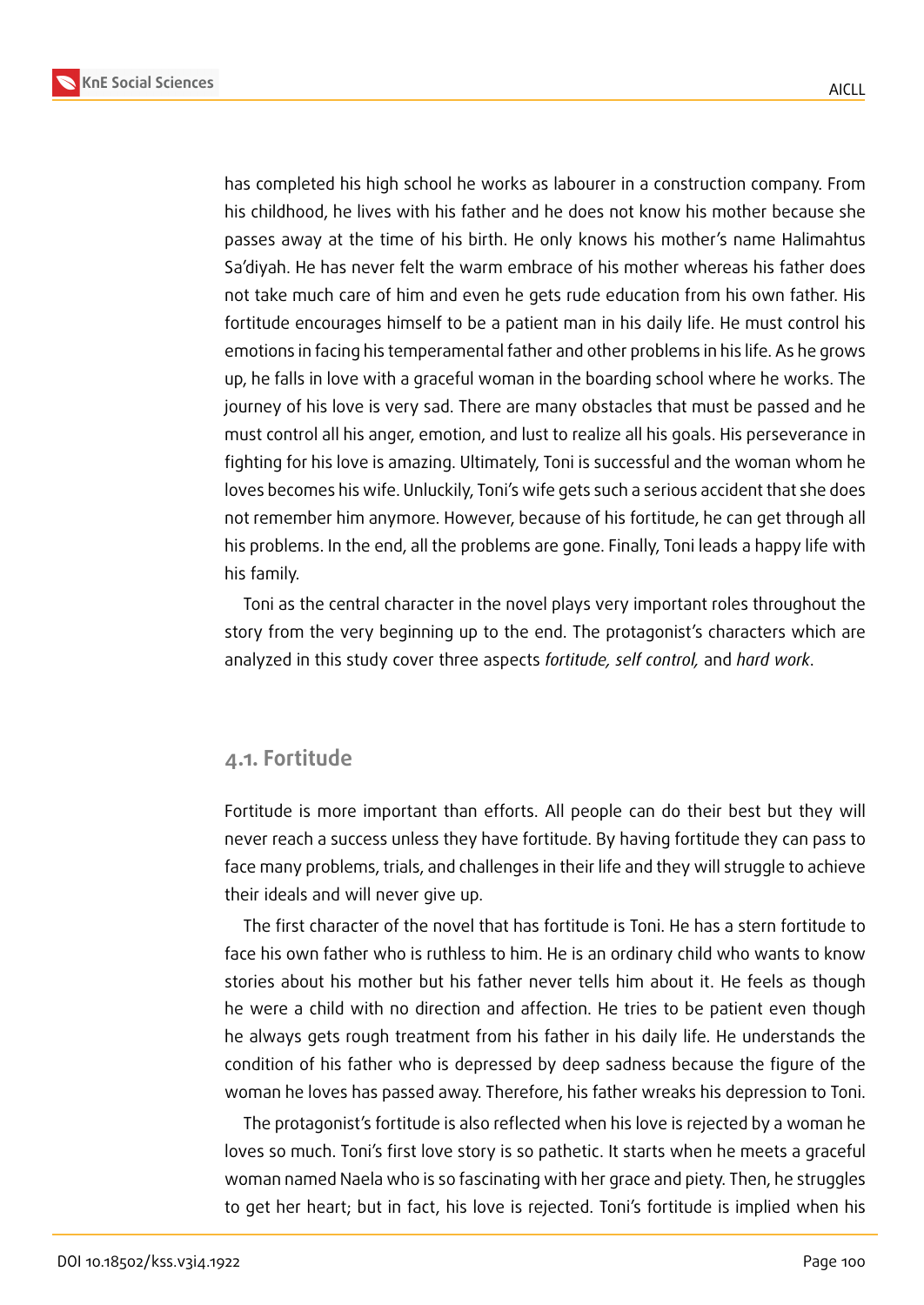

love for Naela is rejected but he remains steadfast even though he feels a very deep pain.

Patience, confidence, and courage are three aspects of fortitude. It happens when Toni is so patient to wait for a good chance in future although his love for Naela has been rejected. He is confident that one day he can win her heart if he has a spirit or courage to keep on struggling. He tries to meet Naela to apologize because he realizes that he has forced Naela to love him but she refuses and gets away from him. Then, Toni tries another strategy by asking Naela's close friend named Iza to arrange a meeting with him but she does not tell her about his request. Toni is so patient to spare his time to meet Iza and asks about Naela but Iza always says that Naela is just fine. Day after day Toni always meets Iza until she feels pitiful to him and finally she tells him that Naela is at the house of her *Kiayi* 'leader of a boarding school'. Then Toni rushes to come to the Kiayi's house. The leader of the school just gives a chance to Toni that he can only see Naela but he cannot talk with her and he orders him to improve his religious knowledge. Toni's bravery to come to the Kiayi's house indicates his courage which constitutes one of the aspects of fortitude according to Lickona.

Toni's fortitude is again implied when he forces Naela to accept his love. He realizes that he is not suitable for her because she is a pious woman who is diligent to do prayers whereas he rarely does it. She is fluent in reciting the Holy Qur'an, whereas he cannot do it. But, Toni with his fortitude struggles to improve his religious knowledge to get her love. He learns to be a pious man and diligent to observe prayers and he studies to recite the Holy Quran. After he has wondered in Jakarta for two years, he returns home to his hometown to meet his father and relatives. He also wants to see Naela who has been his passion in her life. Although his previous love has been rejected Toni encounters Iza to ask about Naela's condition. But Iza still does not tell him about Naela. His patience is again tested as he cannot see her directly. Iza just asks him to write a letter to her but Eko, her friend prevents him to meet her.

Toni is now different; after he has studied religion for two years in Jakarta he can read Qur'an. He also works hard though as a personal driver. Finally, Toni can meet Naela and he conveys all his feelings to her. Naela is amazed when she finds Toni now can read Quran and she feels amazed by his extraordinary struggle. Then, Toni has higher self confidence to propose her to her parents after catching a signal that now Naela can accept his love for her.

Toni's fortitude is also depicted in the novel when he is so patient to face the behaviour of his own father who has made him feel sad and bear shame at the time of his wedding party. His fortitude is tested because his father is not present at the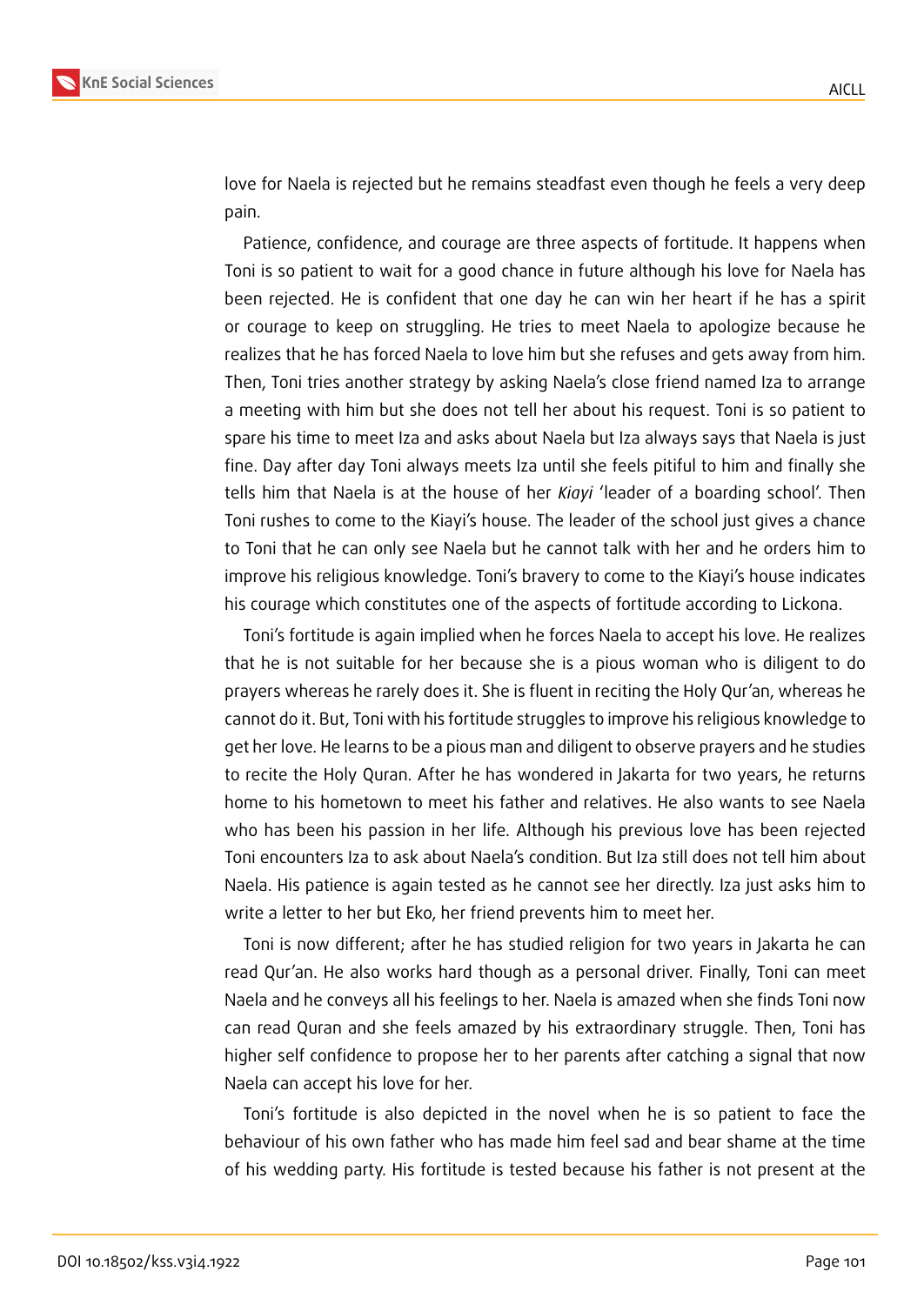

time of his wedding party. He feels sad and ashamed but he remains steadfast with his father's behaviour.

Toni's fortitude is again tested by an ordeal which comes to his household. His wife suddenly disappears and he has been looking for her everywhere but he does not find her. After some time she comes again but not as it used to be. Naela thinks of Toni as another man not as her husband. He has to face such a heavy ordeal in his life that a wife whom he has chased for a long time finally forgets him because of some disease. He hopes that after some time Naela can get recovered from her illness and can restore her memory that she has a husband named Toni. He remains patient to face all the trials and his self confidence also indicates his fortitude.

#### **4.2. Self control**

Self control is necessary in all aspects of life. Someone is able to assess and make estimate of the behaviour to be done so that he can prevent an unpleasant thing that will happen later. Toni is a great man who can manage his self control. It is implied when he shows his maturity to restrain the emotions when he gets ill treatment from his father; he never opposes him. If only, Toni were not restrained against his father's conduct to him, they would hit each other. On the other side, Toni's father is a lucky man because he has a great boy like Toni who can manage his self control. When he cannot bear holding his emotion, he avoids the quarrel by trying to leave him because he is so cruel to him. But he does not have the heart to do it; he remains staying with him as he understands his father's condition.

Toni's self control is indicated in the novel when he has to face his father who is selfish and never shares stories with him. When he asks his father why he is always pensive he even gets a slap on his face from him. Toni never challenges his father even though his cheeks are bleeding because of his father's hit. He can manage his emotions and control himself.

Toni's self control is also reflected when he is watered by his father almost every morning to wake him up. Sometimes when Toni is still sleeping soundly, his father pours water over his body. He gets up late because he feels very tired after he works as construction labourers. Despite rude treatment he undergoes from his father, Toni never at all challenges him as he can control himself wisely. He also can control himself when his friends mock him because he cannot even memorize the expressions in the *azan* 'prayer call'. Toni can restrain his emotions when his friends insult him. He does not get angry but he considers the insult as a whip to make him better. Then, he decides to improve himself by learning what he is supposed to know as a Muslim. Further it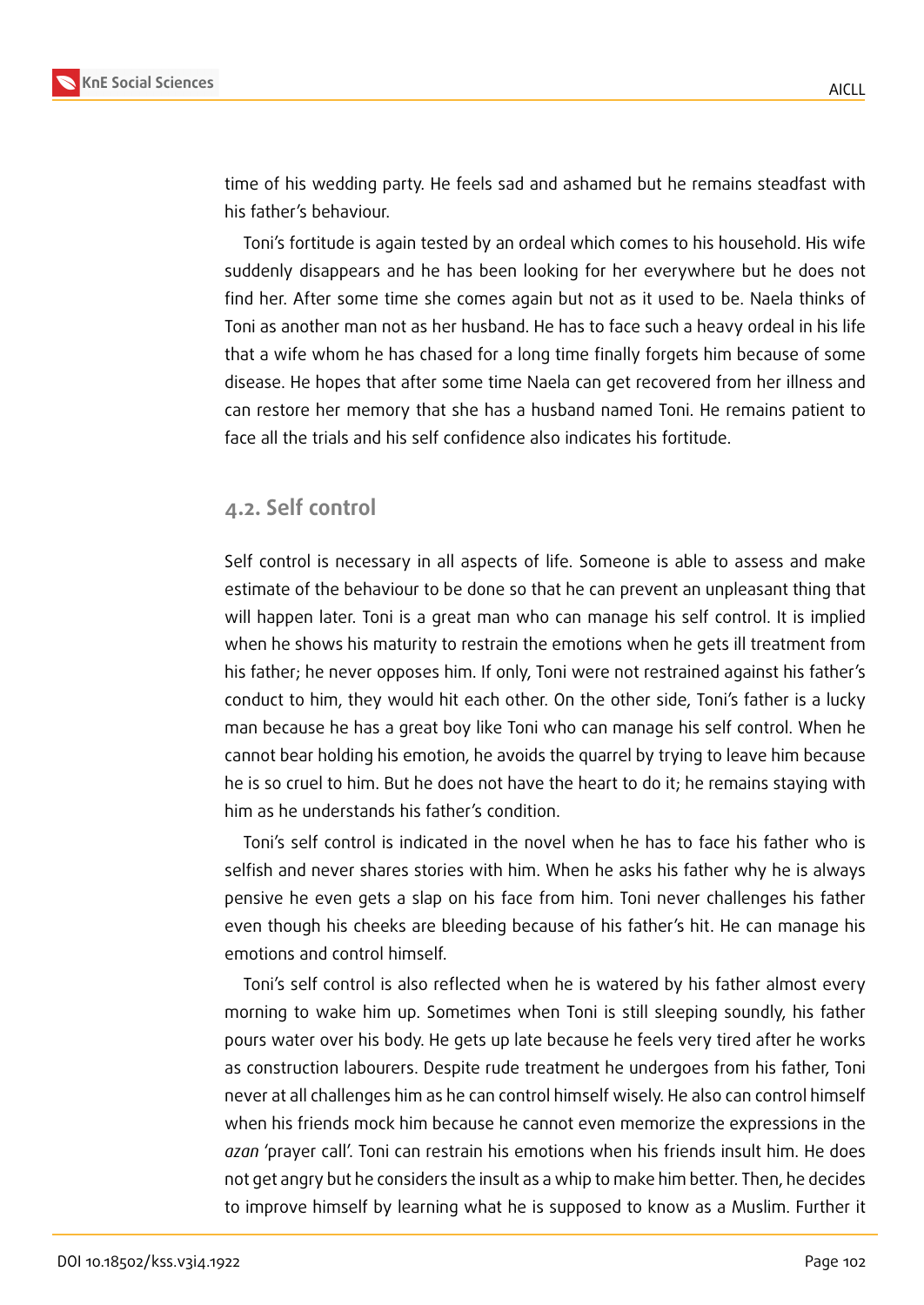

happens when he is in the mosque an old man removes him from being in the first row during prayer time. Toni restrains his emotions because he does not want to quarrel with an old man in the mosque. Although he knows that the old man's conduct is wrong, he keeps his disappointment in his heart.

#### **4.3. Hard work**

Hard work is another character of the protagonist of the novel under study. Hard work is a keyword to achieve a success. Toni is a hard working man to survive as he is born in a family which is poor financially as well as affectionately as his mother passes away when she gives birth to him. Toni is a hard working man. His burly body indicates that he is a hard working man to continue his survival. He is aware of his father's condition as the son of a poor father who has to work hard to meet his needs. He also studies hard when he wants to be a pious man. He never feels tired to study until late at night. His ambition to be a pious man makes his passion to change himself. His perseverance as one of the aspects of hard work is portrayed when he does not feel ashamed to learn how to pray at his adult age. For him it is never too late to learn. Actually he regrets that he did not learn the religious knowledge when he was a child. Now he realizes that even if it is difficult for him to study he will be able to fulfil his obligation as a Muslim to worship Allah the Almighty then his heart will feel peaceful.

His hard work is also indicated when Toni leaves his hometown to wander to Jakarta to change his destiny. His perseverance to find a job in Jakarta indicates his character as a hard worker because he does not care about the type of job he can get. The most important thing for him is that he can work and it means he can survive. Even once he works as a dish washer in a food stall. He often gets insults in his work as a dish washer but he responds the insult as a motivation in his life. He will collect all his insults because he knows later that all his experiences will become sweet memories when he becomes a successful man.

When he suffers from a serious financial problem and he has no place to live in Jakarta, he has to live in a mosque which does not require any rent. Then, he meets a grandmother in the mosque who feels very pitiful to Toni and she offers him a job as a gardener in her home. Then he cleans her garden seriously and he is always ready when she needs him to do anything. His hard work and his sincerity in working make her feel satisfied with the outcome so that she offers him a job as a worker in her printing press. Toni's status gets better because Allah blesses his sincere efforts. His perseverance to work and to study religion makes the grandma give attention to help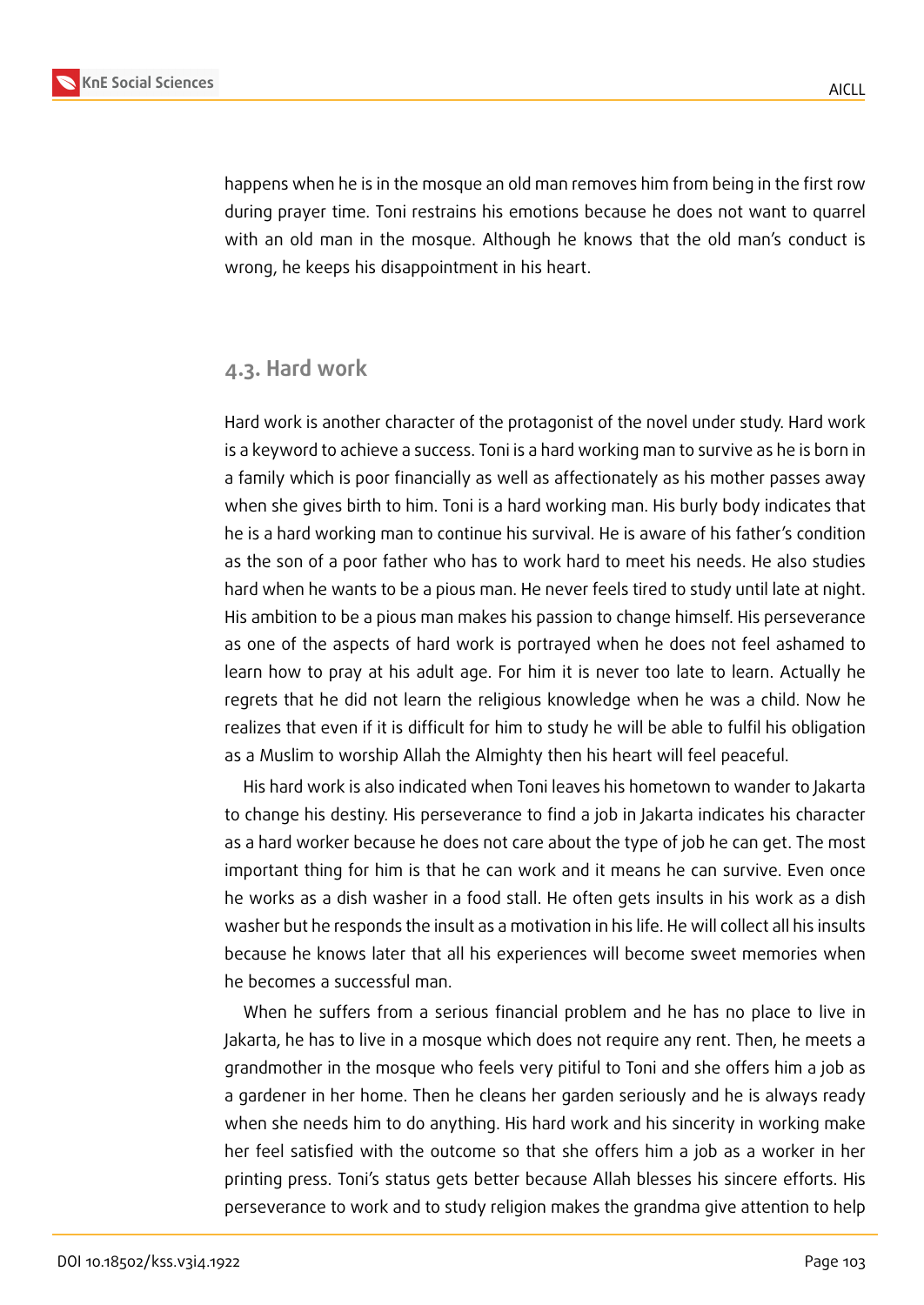

teach him every day. Gradually, her family has regarded Toni as a member of their family.

As the days go by, Toni no longer works in printing company with a dull bag. He becomes a personal driver of Mr. Hamid, the son of the grandma. Mr. Hamid asks him to be neat in his dressing because he will accompany him wherever he goes out of town for his business affairs. Actually Toni wants to tell his father about his present job but he is worried that he is not happy with his hard work. He never appreciates Toni's hard work. Toni's hard work is not in vain. He is successful to achieve his ambitions. His perseverance in working hard provides great opportunities in his life. At first he was just a construction coolie in the village and he can work as a dish washer in Jakarta and he also works in printing company and a gardener until finally he becomes a personal driver with neat dressing. He believes that the Almighty will change his destiny if he makes an attempt to change it by working hard.

## **5. Findings**

Based on analysis of the protagonist characters in the novel entitled *29 Juz Harga Wanita*, there are three aspects of those characters *fortitude, self control, and hard work*. Fortitude is reflected in the protagonist named Toni who is patient to face every obstacles and ordeals in his life. He also can control his emotions against any challenges and assaults to avoid the condition getting worse. Toni is also a hard worker. When he realizes his weaknesses in his knowledge about religion, he works hard to study religion until he is able not only to recite the Holy Quran but also to become a preacher in the Friday's prayer.

## **6. Conclusion**

As the topic of this study suggests, the conclusion is focused on the analysis of the protagonist's characters covering fortitude, self control and hard work. It happens that Toni has great characters which lead him to be a successful man. It is proved by Toni who always struggles and prays to the Almighty to achieve his ideals. Toni has great fortitude to face challenges in his life. He never gives up although he is in a critical condition. His fortitude can be adopted as a good lesson that it is a wise character to be strong to face the worst possible condition in life.

Self control is also another asset of Toni's character to resist his temper despite various ordeals, be it in the form of mockery or humiliation and other annoying conditions. He never opposes his father in spite of his bad treatment and rude education to him.